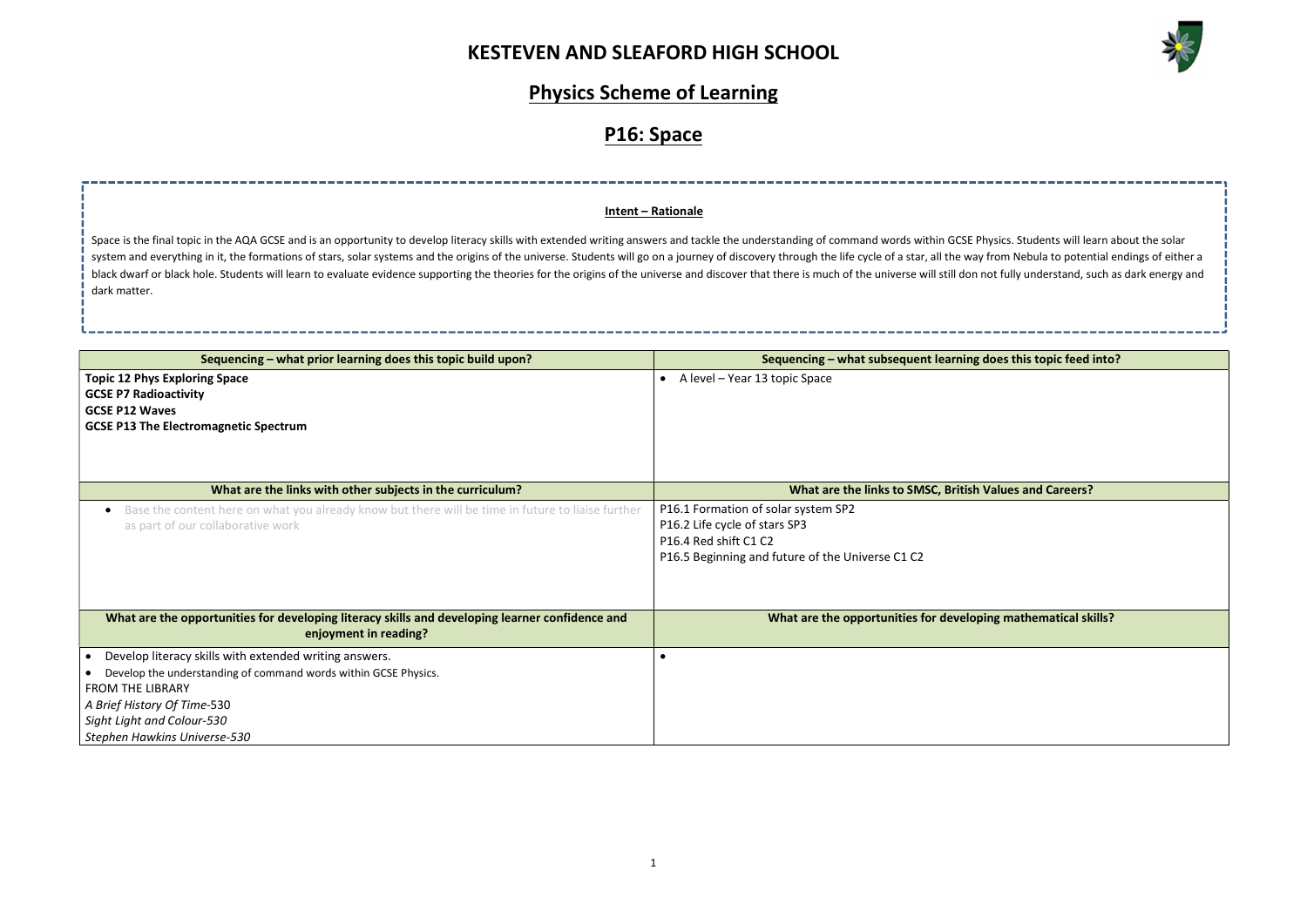



#### Physics Scheme of Learning

## P16: Space

Intent – Concepts

Know

Draw a diagram to show the forces acting on a satellite in orbit around the Earth. State there is still much about the universe that is not understood, for example dark mass and dark energy. State the name of the element that makes up most of the mass of a star.

Apply

Describe how red-shift provides evidence of the Big Bang

Describe the absorption or emission spectrum of light from the Sun.

Describe what red-shift is.

Describe how a satellite can be accelerating but staying at the same speed.

Describe the similarities and differences between the lifecycles of small and large stars.

Describe how a star forms from a cloud of dust and gas called a nebula.

Describe the different objects in our solar system and their location within our solar system.

Describe how our solar system was formed.

#### Extend

Explain how light is shifted towards the red end of the spectrum as the light source is moving away from us as the movement makes the wavelength longer. Explain why more distant stars would have a greater red-shift than nearby stars in terms of their speed.

Explain how the red-shift of distant stars and galaxies shows that they are moving away from us.

Explain how changing the speed of a satellite affects the orbital radius of the satellite.

Explain where in the solar system various groups of objects are likely to be found, e.g. the correct order of the planets, rocky dwarf planets and gas giants. Explain how the star starts to fuse hydrogen atoms together in a process called nuclear fusion when the temperature of the protostar becomes high enough. Explain how the Sun's size is kept in balance while two opposing forces are trying to make it bigger and smaller simultaneously.

Explain how the length of a star's life cycle is affected by the size of the star.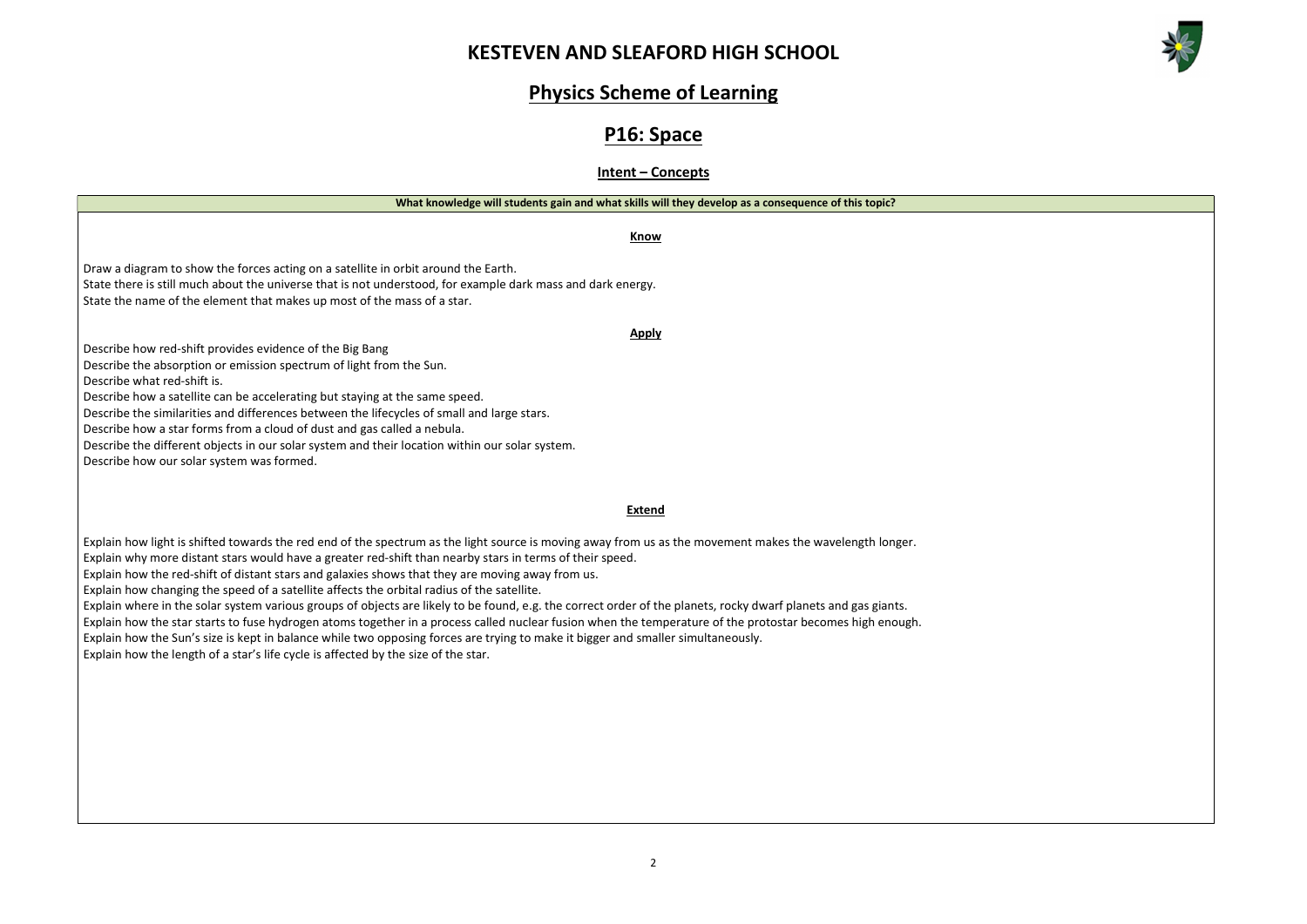

g the progress of students?

stions through the assessed homework

hrough the assessed homework task 3

 $n$ e assessed homework task 1

| What subject specific language will be used and developed in this topic?                                                                                                                    | What opportunities are available for assessing                  |
|---------------------------------------------------------------------------------------------------------------------------------------------------------------------------------------------|-----------------------------------------------------------------|
|                                                                                                                                                                                             |                                                                 |
| <b>Big Bang theory</b>                                                                                                                                                                      | Completion of a P16 end of topic test                           |
| the theory that the universe was created in a massive explosion (the Big Bang), and that the universe has been expanding                                                                    |                                                                 |
| ever since                                                                                                                                                                                  | P16.1 Formation of solar system Answering of past exam ques     |
|                                                                                                                                                                                             | task 2                                                          |
| black dwarf<br>a star that has faded out and gone cold                                                                                                                                      |                                                                 |
|                                                                                                                                                                                             | P16.2 Life cycle of stars - Answering of past exam questions th |
| black hole                                                                                                                                                                                  |                                                                 |
| an object in space that has so much mass that nothing, not even light, can escape from its gravitational field                                                                              | P16.3 Planets, satellites & orbits                              |
|                                                                                                                                                                                             |                                                                 |
| centripetal force                                                                                                                                                                           | P16.4 Red shift - Answering of past exam questions through th   |
| the resultant force towards the centre of a circle acting on an object moving in a circular path                                                                                            |                                                                 |
| cosmic microwave background radiation (CMBR)                                                                                                                                                | P16.5 Beginning and future of the Universe                      |
| electromagnetic radiation that has been travelling through space ever since it was created shortly after the Big Bang                                                                       |                                                                 |
| dark matter                                                                                                                                                                                 |                                                                 |
| matter in a galaxy that cannot be seen. Its presence is deduced because galaxies would spin much faster if their stars were<br>their only matter                                            |                                                                 |
| main sequence                                                                                                                                                                               |                                                                 |
| the main sequence is the life stage of a star during which it radiates energy because of fusion of hydrogen nuclei in its core                                                              |                                                                 |
| neutron star                                                                                                                                                                                |                                                                 |
| the highly compressed core of a massive star that remains after a supernova explosion                                                                                                       |                                                                 |
| protostar                                                                                                                                                                                   |                                                                 |
| the concentration of dust clouds and gas in space that forms a star                                                                                                                         |                                                                 |
| red giant                                                                                                                                                                                   |                                                                 |
| a star that has expanded and cooled, resulting in it becoming red and much larger and cooler than it was before                                                                             |                                                                 |
| it expanded                                                                                                                                                                                 |                                                                 |
| red supergiant                                                                                                                                                                              |                                                                 |
| a star much more massive than the Sun will swell out after the main sequence stage to become a red supergiant before it                                                                     |                                                                 |
| collapses                                                                                                                                                                                   |                                                                 |
| red-shift                                                                                                                                                                                   |                                                                 |
| increase in the wavelength of electromagnetic waves emitted by a star or galaxy due to its motion away from us.<br>The faster the speed of the star or galaxy, the greater the red-shift is |                                                                 |
| supernova                                                                                                                                                                                   |                                                                 |
| the explosion of a massive star after fusion in its core ceases and the matter surrounding its core collapses on to the core                                                                |                                                                 |
| and rebounds                                                                                                                                                                                |                                                                 |
| white dwarf                                                                                                                                                                                 |                                                                 |
| a star that has collapsed from the red giant stage to become much hotter and denser                                                                                                         |                                                                 |
|                                                                                                                                                                                             |                                                                 |